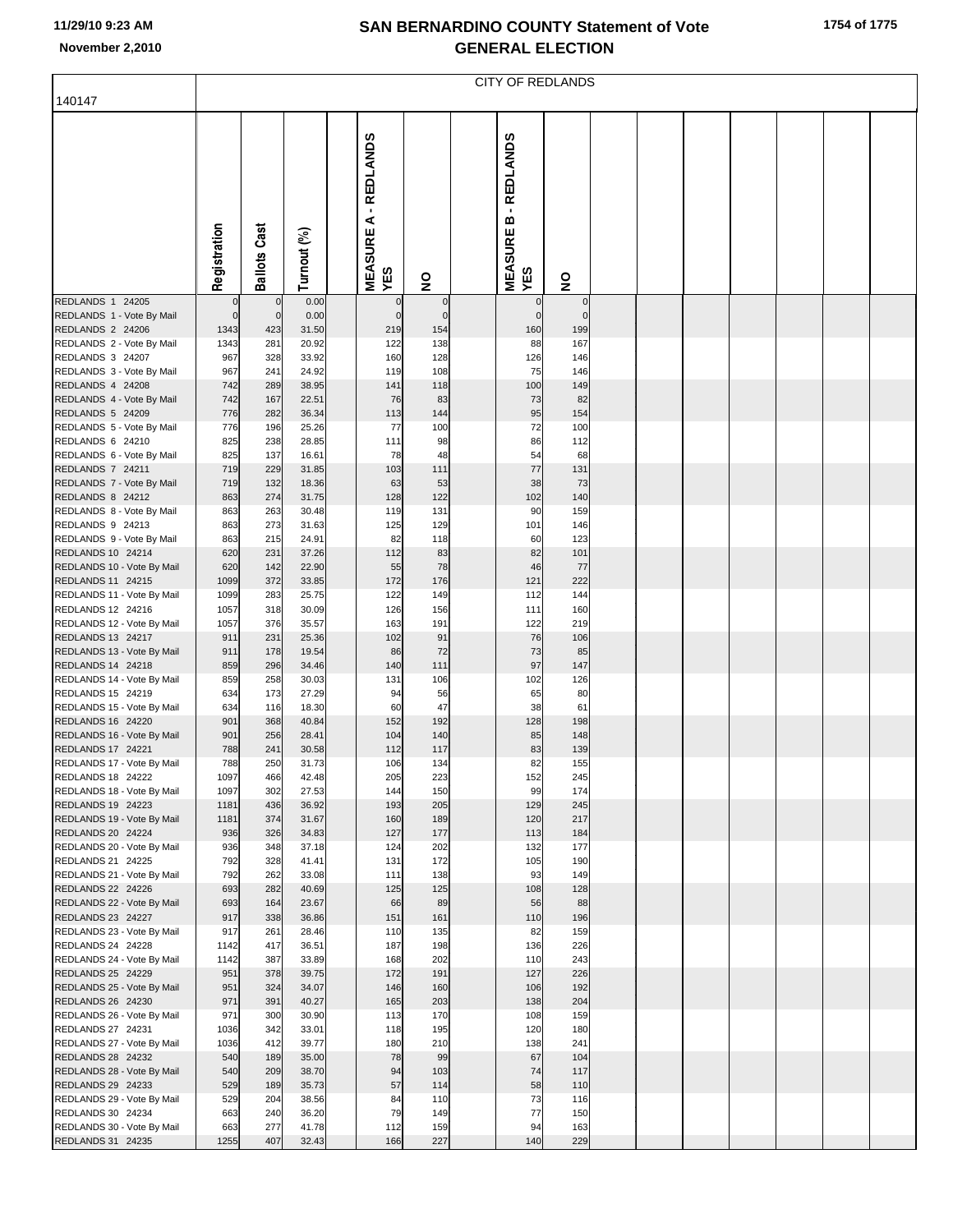| 1755 of 1775 |
|--------------|
|              |

|                                                 | <b>CITY OF REDLANDS</b>    |                         |                |  |                                          |                         |             |                                          |                               |  |                                                      |  |  |           |  |  |
|-------------------------------------------------|----------------------------|-------------------------|----------------|--|------------------------------------------|-------------------------|-------------|------------------------------------------|-------------------------------|--|------------------------------------------------------|--|--|-----------|--|--|
| 140147                                          |                            |                         |                |  |                                          |                         |             |                                          |                               |  |                                                      |  |  |           |  |  |
|                                                 | Registration               | <b>Ballots Cast</b>     | Turnout (%)    |  | - REDLANDS<br>⋖<br><b>MEASURE</b><br>YES | $\overline{\mathbf{z}}$ |             | - REDLANDS<br>m<br><b>MEASURE</b><br>YES | $\overline{\mathbf{z}}$       |  |                                                      |  |  |           |  |  |
| REDLANDS 31 - Vote By Mail                      | 1255                       | 541                     | 43.11          |  | 189                                      | 333                     |             | 175                                      | 318                           |  |                                                      |  |  |           |  |  |
| REDLANDS 32 24236<br>REDLANDS 32 - Vote By Mail | 566<br>566                 | 203<br>235              | 35.87<br>41.52 |  | 73<br>91                                 | 117<br>136              |             | 72<br>90                                 | 115<br>126                    |  |                                                      |  |  |           |  |  |
| REDLANDS 33 24237                               | 601                        | 238                     | 39.60          |  | 82                                       | 137                     |             | 73                                       | 140                           |  |                                                      |  |  |           |  |  |
| REDLANDS 33 - Vote By Mail                      | 601                        | 202                     | 33.61          |  | 70                                       | 125                     |             | 83                                       | 113                           |  |                                                      |  |  |           |  |  |
| REDLANDS 34 24238                               | 554                        | 151                     | 27.26          |  | 56                                       | 86                      |             | 54                                       | 84                            |  |                                                      |  |  |           |  |  |
| REDLANDS 34 - Vote By Mail<br>REDLANDS 35 24239 | 554<br>48                  | 210<br>42               | 37.91<br>87.50 |  | 77<br>19                                 | 107<br>17               |             | 96<br>11                                 | 83<br>19                      |  |                                                      |  |  |           |  |  |
| REDLANDS 35 - Vote By Mail                      | 48                         | $\mathbf 0$             | 0.00           |  | $\mathbf 0$                              | $\pmb{0}$               |             | $\mathbf 0$                              | $\mathbf 0$                   |  |                                                      |  |  |           |  |  |
| REDLANDS 36 24240                               | 953                        | 252                     | 26.44          |  | 116                                      | 129                     |             | 81                                       | 155                           |  |                                                      |  |  |           |  |  |
| REDLANDS 36 - Vote By Mail                      | 953                        | 293                     | 30.75          |  | 128                                      | 137                     |             | 94                                       | 159                           |  |                                                      |  |  |           |  |  |
| REDLANDS 37 24241                               | 788                        | 298                     | 37.82          |  | 99                                       | 168                     |             | 95                                       | 163                           |  |                                                      |  |  |           |  |  |
| REDLANDS 37 - Vote By Mail<br>REDLANDS 38 24242 | 788<br>586                 | 284<br>214              | 36.04<br>36.52 |  | 97<br>82                                 | 176<br>112              |             | 109<br>54                                | 157<br>129                    |  |                                                      |  |  |           |  |  |
| REDLANDS 38 - Vote By Mail                      | 586                        | 232                     | 39.59          |  | 95                                       | 125                     |             | 94                                       | 119                           |  |                                                      |  |  |           |  |  |
| REDLANDS 39 24243                               | 514                        | 192                     | 37.35          |  | 80                                       | 104                     |             | 72                                       | 99                            |  |                                                      |  |  |           |  |  |
| REDLANDS 39 - Vote By Mail                      | 514                        | 193                     | 37.55          |  | 90                                       | 88                      |             | 63                                       | 105                           |  |                                                      |  |  |           |  |  |
| REDLANDS 40 24244                               | 421                        | 139                     | 33.02<br>39.67 |  | 46                                       | 78<br>107               |             | 43<br>53                                 | 76                            |  |                                                      |  |  |           |  |  |
| REDLANDS 40 - Vote By Mail<br>REDLANDS 41 24245 | 421<br>$\overline{c}$      | 167<br>$\overline{2}$   | 100.00         |  | 49                                       |                         | *********** |                                          | 98                            |  | <b>Insufficient Turnout to Protect Voter Privacy</b> |  |  | ********* |  |  |
| REDLANDS 41 - Vote By Mail                      | $\overline{c}$             | $\mathbf 0$             | 0.00           |  | $\pmb{0}$                                | $\pmb{0}$               |             | $\Omega$                                 | $\overline{0}$                |  |                                                      |  |  |           |  |  |
| REDLANDS 42 24246                               | 221                        | 148                     | 66.97          |  | 58                                       | 86                      |             | 45                                       | 83                            |  |                                                      |  |  |           |  |  |
| REDLANDS 42 - Vote By Mail                      | 221                        | 0                       | 0.00           |  | $\mathbf 0$                              | $\mathbf 0$             |             | $\sqrt{ }$                               | $\Omega$                      |  |                                                      |  |  |           |  |  |
| REDLANDS 44 24247<br>REDLANDS 44 - Vote By Mail | $\mathbf 0$<br>$\mathbf 0$ | 0<br>$\Omega$           | 0.00<br>0.00   |  | $\Omega$                                 | $\Omega$                |             | $\sqrt{ }$                               | $\Omega$<br>$\Omega$          |  |                                                      |  |  |           |  |  |
| REDLANDS 50 24248                               | $\pmb{0}$                  | $\mathbf 0$             | 0.00           |  | $\mathsf{C}$                             | $\Omega$                |             | $\sqrt{ }$                               | $\Omega$                      |  |                                                      |  |  |           |  |  |
| REDLANDS 50 - Vote By Mail                      | $\mathbf 0$                | $\mathbf 0$             | 0.00           |  | $\mathbf 0$                              | $\mathbf 0$             |             | $\mathbf 0$                              | $\mathbf 0$                   |  |                                                      |  |  |           |  |  |
| REDLANDS 51 24249                               | 997                        | 269                     | 26.98          |  | 128                                      | 115                     |             | 91                                       | 151                           |  |                                                      |  |  |           |  |  |
| REDLANDS 51 - Vote By Mail<br>REDLANDS 52 24250 | 997                        | 185                     | 18.56          |  | 107                                      | 71                      |             | 61                                       | 113                           |  |                                                      |  |  |           |  |  |
| REDLANDS 52 - Vote By Mail                      | 155<br>155                 | 51<br>$\mathbf 0$       | 32.90<br>0.00  |  | 33<br>$\mathbf 0$                        | 16<br>$\mathbf 0$       |             | 22<br>$\mathbf 0$                        | 25<br>$\mathbf 0$             |  |                                                      |  |  |           |  |  |
| REDLANDS 53 24251                               | 997                        | 222                     | 22.27          |  | 114                                      | 91                      |             | 101                                      | 101                           |  |                                                      |  |  |           |  |  |
| REDLANDS 53 - Vote By Mail                      | 997                        | 161                     | 16.15          |  | 83                                       | 64                      |             | 69                                       | 76                            |  |                                                      |  |  |           |  |  |
| REDLANDS 54 24252                               | 471                        | 133                     | 28.24          |  | 66                                       | 56                      |             | 51                                       | 67                            |  |                                                      |  |  |           |  |  |
| REDLANDS 54 - Vote By Mail<br>REDLANDS 55 24253 | 471<br>440                 | 139<br>142              | 29.51<br>32.27 |  | 70<br>66                                 | 62<br>69                |             | 46<br>41                                 | 83<br>89                      |  |                                                      |  |  |           |  |  |
| REDLANDS 55 - Vote By Mail                      | 440                        | 129                     | 29.32          |  | 57                                       | 66                      |             | 53                                       | 59                            |  |                                                      |  |  |           |  |  |
| REDLANDS 56 24254                               | $\mathbf 0$                | $\mathbf 0$             | 0.00           |  | $\mathbf 0$                              | $\mathbf 0$             |             | $\mathbf 0$                              | $\overline{0}$                |  |                                                      |  |  |           |  |  |
| REDLANDS 56 - Vote By Mail                      | $\mathbf 0$                | $\mathbf 0$             | 0.00           |  | $\mathbf 0$                              | $\mathbf 0$             |             | $\mathbf 0$                              | $\overline{0}$                |  |                                                      |  |  |           |  |  |
| REDLANDS 57 24255<br>REDLANDS 57 - Vote By Mail | 266<br>266                 | 72<br>101               | 27.07<br>37.97 |  | 29<br>41                                 | 38<br>52                |             | 27<br>27                                 | 38<br>60                      |  |                                                      |  |  |           |  |  |
| REDLANDS 58 24256                               | 625                        | 218                     | 34.88          |  | 80                                       | 122                     |             | 66                                       | 130                           |  |                                                      |  |  |           |  |  |
| REDLANDS 58 - Vote By Mail                      | 625                        | 240                     | 38.40          |  | 94                                       | 133                     |             | 91                                       | 125                           |  |                                                      |  |  |           |  |  |
| REDLANDS 59 24257                               | 5                          |                         | 20.00          |  |                                          |                         | *********** |                                          |                               |  | <b>Insufficient Turnout to Protect Voter Privacy</b> |  |  | ********* |  |  |
| REDLANDS 59 - Vote By Mail<br>REDLANDS 60 24258 | 5<br>$\mathbf 0$           | $\mathbf 0$<br>$\Omega$ | 0.00<br>0.00   |  | $\pmb{0}$<br>C                           | $\mathbf 0$<br>$\Omega$ |             | C                                        | $\overline{0}$<br>$\mathbf 0$ |  |                                                      |  |  |           |  |  |
| REDLANDS 60 - Vote By Mail                      | $\mathbf 0$                |                         | 0.00           |  | C                                        | $\Omega$                |             |                                          | $\Omega$                      |  |                                                      |  |  |           |  |  |
| REDLANDS 64 24259                               | 916                        | 290                     | 31.66          |  | 120                                      | 143                     |             | 87                                       | 167                           |  |                                                      |  |  |           |  |  |
| REDLANDS 64 - Vote By Mail                      | 916                        | 257                     | 28.06          |  | 117                                      | 125                     |             | 76                                       | 154                           |  |                                                      |  |  |           |  |  |
| <b>Precinct Totals</b>                          | 36796                      | 12572                   | 34.17          |  | 5411                                     | 6112                    |             | 4277                                     | 6780                          |  |                                                      |  |  |           |  |  |
| Vote By Mail Totals                             | 36796                      | 10884                   | 29.58          |  | 4630                                     | 5620                    |             | 3775                                     | 6076                          |  |                                                      |  |  |           |  |  |
| <b>Grand Totals</b>                             | 36796                      | 23456                   | 63.75          |  | 10041                                    | 11732                   |             | 8052                                     | 12856                         |  |                                                      |  |  |           |  |  |
| San Bernardino County                           | 36796                      | 23456                   | 63.75          |  | 10041                                    | 11732                   |             | 8052                                     | 12856                         |  |                                                      |  |  |           |  |  |
| State Bd of Equal 3                             | 36796                      | 23456                   | 63.75          |  | 10041                                    | 11732                   |             | 8052                                     | 12856                         |  |                                                      |  |  |           |  |  |
| Congressional District 41<br>Senate District 31 | 36796<br>36796             | 23456<br>23456          | 63.75<br>63.75 |  | 10041<br>10041                           | 11732<br>11732          |             | 8052<br>8052                             | 12856<br>12856                |  |                                                      |  |  |           |  |  |
| Senate District 32                              | $\Omega$                   | $\Omega$                | 0.00           |  | $\mathbf 0$                              | $\Omega$                |             | $\mathbf 0$                              | $\Omega$                      |  |                                                      |  |  |           |  |  |
| Assembly District 59                            | 55                         | 45                      | 81.82          |  | 19                                       | 20                      |             | 12                                       | 21                            |  |                                                      |  |  |           |  |  |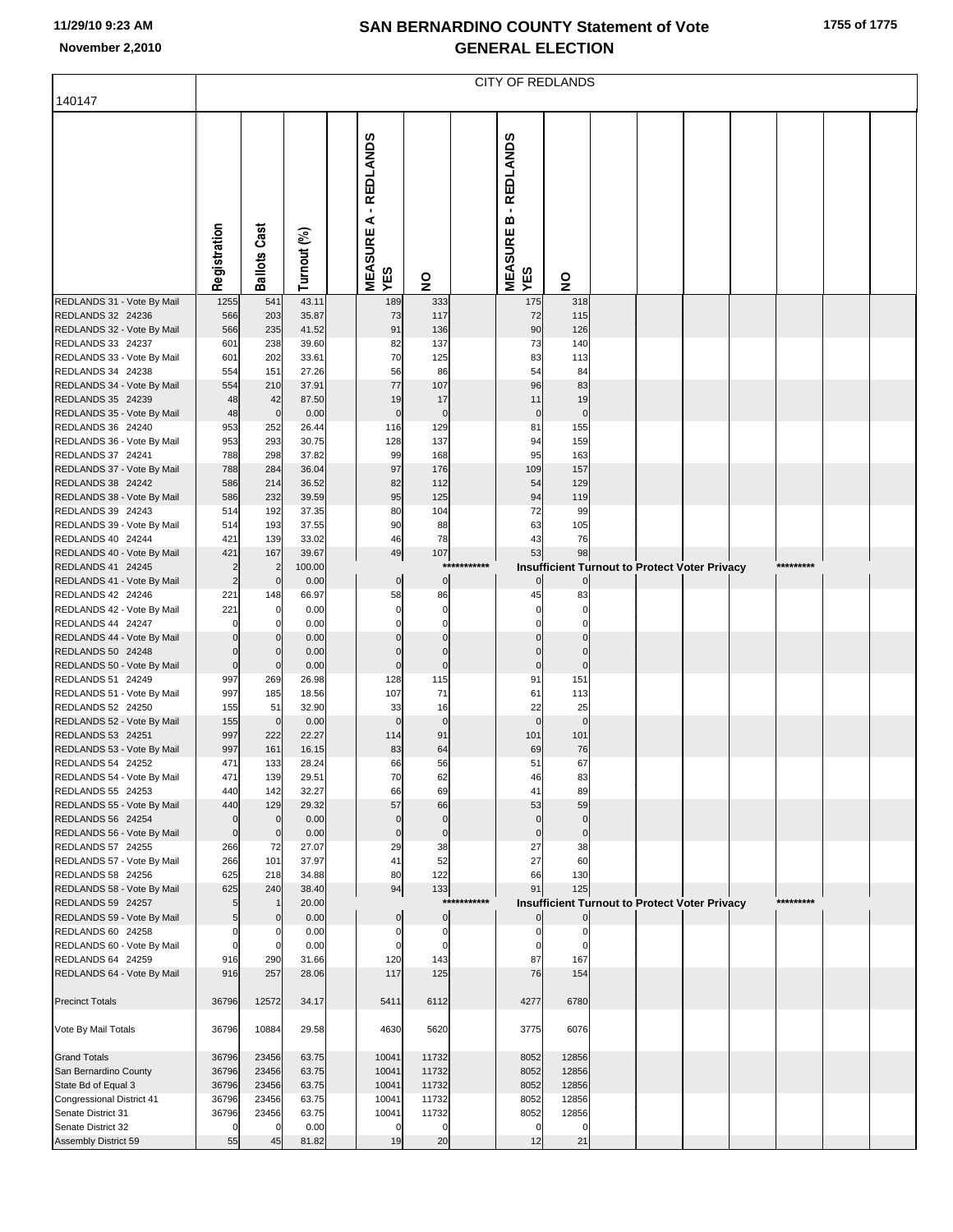| ***Grand Totals<br>140147 | <b>CITY OF REDLANDS</b> |                        |                |  |                                                       |                         |  |                                                |                         |  |  |  |  |  |  |  |
|---------------------------|-------------------------|------------------------|----------------|--|-------------------------------------------------------|-------------------------|--|------------------------------------------------|-------------------------|--|--|--|--|--|--|--|
|                           | Registration            | Cast<br><b>Ballots</b> | (%)<br>Turnout |  | ANDS<br><b>REDL</b><br>⋖<br><b>SURE</b><br>MEA<br>YES | $\overline{\mathbf{z}}$ |  | ANDS<br>REDL<br>≃<br><b>SURE</b><br>MEA<br>YES | $\overline{\mathbf{z}}$ |  |  |  |  |  |  |  |
| Assembly District 63      | 36741                   | 23411                  | 63.72          |  | 10022                                                 | 11712                   |  | 8040                                           | 12835                   |  |  |  |  |  |  |  |
| Supervisorial District 3  | 36796                   | 23456                  | 63.75          |  | 10041                                                 | 11732                   |  | 8052                                           | 12856                   |  |  |  |  |  |  |  |
| City of Redlands          | 36796                   | 23456                  | 63.75          |  | 10041                                                 | 11732                   |  | 8052                                           | 12856                   |  |  |  |  |  |  |  |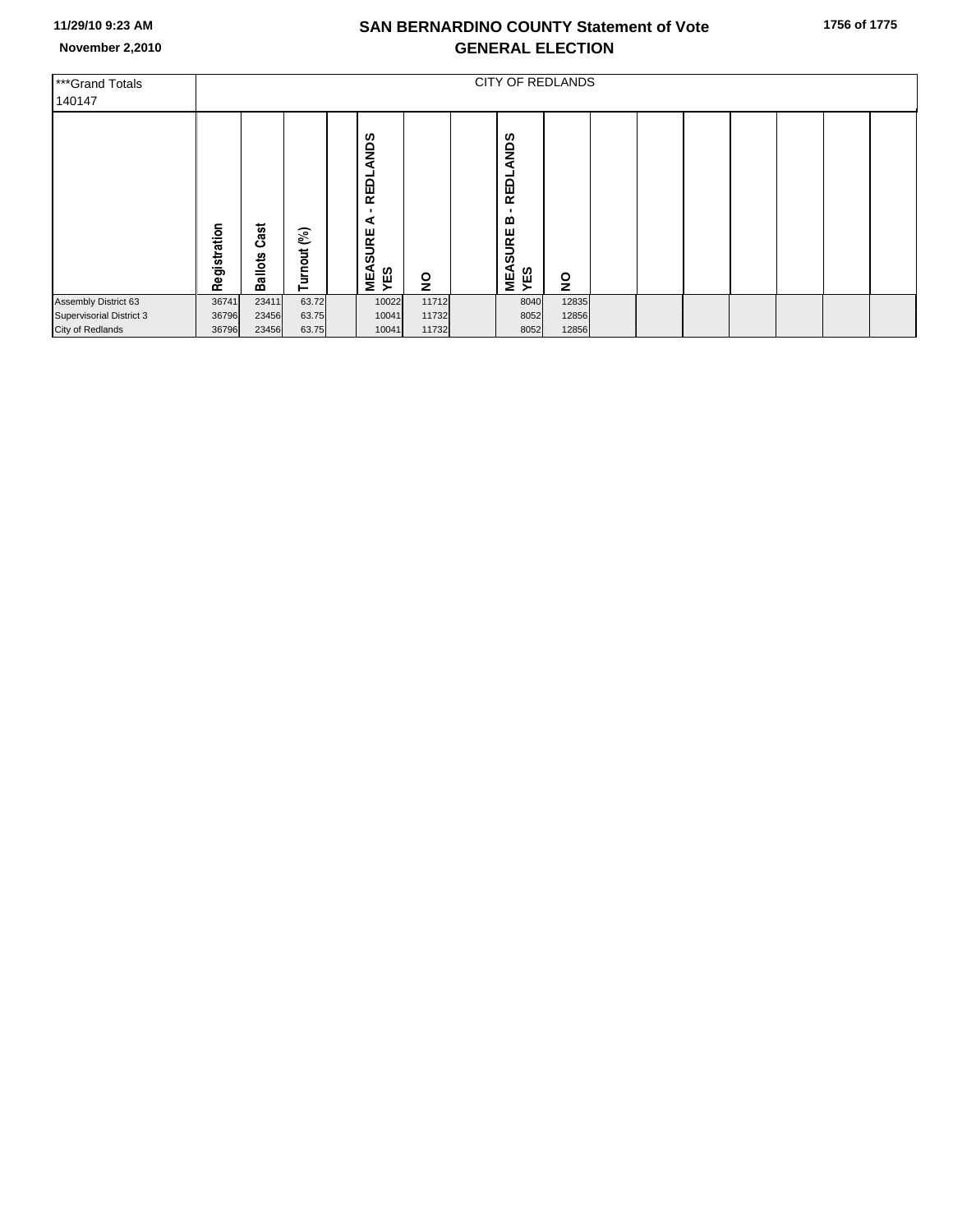|  |  |  | 1757 of 1775 |
|--|--|--|--------------|
|--|--|--|--------------|

|                                                        | <b>CITY OF REDLANDS</b> |                     |                |                 |                                              |                    |  |                                          |                    |  |  |  |  |  |  |
|--------------------------------------------------------|-------------------------|---------------------|----------------|-----------------|----------------------------------------------|--------------------|--|------------------------------------------|--------------------|--|--|--|--|--|--|
| 140147                                                 |                         |                     |                |                 |                                              |                    |  |                                          |                    |  |  |  |  |  |  |
|                                                        | Registration            | Cast<br>Ballots     | Turnout (%)    | <b>REDLANDS</b> | $\blacksquare$<br>⋖<br><b>MEASURE</b><br>YES | $\frac{1}{2}$      |  | - REDLANDS<br>m<br><b>MEASURE</b><br>YES | $\mathsf{S}$       |  |  |  |  |  |  |
| REDLANDS 1 24205                                       | $\mathbf 0$             | $\mathbf 0$         | 0.00           |                 | 0                                            | $\pmb{0}$          |  |                                          | $\mathbf 0$        |  |  |  |  |  |  |
| REDLANDS 1 - Vote By Mail<br>REDLANDS 2 24206          | $\mathbf 0$<br>1343     | $\mathbf{0}$<br>423 | 0.00<br>31.50  |                 | $\mathbf 0$<br>219                           | $\mathbf 0$<br>154 |  | $\Omega$<br>160                          | $\mathbf 0$<br>199 |  |  |  |  |  |  |
| REDLANDS 2 - Vote By Mail                              | 1343                    | 281                 | 20.92          |                 | 122                                          | 138                |  | 88                                       | 167                |  |  |  |  |  |  |
| REDLANDS 3 24207<br>REDLANDS 3 - Vote By Mail          | 967<br>967              | 328<br>241          | 33.92<br>24.92 |                 | 160<br>119                                   | 128<br>108         |  | 126<br>75                                | 146<br>146         |  |  |  |  |  |  |
| REDLANDS 4 24208                                       | 742                     | 289                 | 38.95          |                 | 141                                          | 118                |  | 100                                      | 149                |  |  |  |  |  |  |
| REDLANDS 4 - Vote By Mail                              | 742                     | 167                 | 22.51          |                 | 76                                           | 83                 |  | 73                                       | 82                 |  |  |  |  |  |  |
| REDLANDS 5 24209                                       | 776                     | 282                 | 36.34<br>25.26 |                 | 113<br>77                                    | 144                |  | 95<br>72                                 | 154                |  |  |  |  |  |  |
| REDLANDS 5 - Vote By Mail<br>REDLANDS 6 24210          | 776<br>825              | 196<br>238          | 28.85          |                 | 111                                          | 100<br>98          |  | 86                                       | 100<br>112         |  |  |  |  |  |  |
| REDLANDS 6 - Vote By Mail                              | 825                     | 137                 | 16.61          |                 | 78                                           | 48                 |  | 54                                       | 68                 |  |  |  |  |  |  |
| REDLANDS 7 24211                                       | 719                     | 229                 | 31.85          |                 | 103                                          | 111                |  | 77                                       | 131                |  |  |  |  |  |  |
| REDLANDS 7 - Vote By Mail<br>REDLANDS 8 24212          | 719<br>863              | 132<br>274          | 18.36<br>31.75 |                 | 63<br>128                                    | 53<br>122          |  | 38<br>102                                | 73<br>140          |  |  |  |  |  |  |
| REDLANDS 8 - Vote By Mail                              | 863                     | 263                 | 30.48          |                 | 119                                          | 131                |  | 90                                       | 159                |  |  |  |  |  |  |
| REDLANDS 9 24213                                       | 863                     | 273                 | 31.63          |                 | 125                                          | 129                |  | 101                                      | 146                |  |  |  |  |  |  |
| REDLANDS 9 - Vote By Mail<br>REDLANDS 10 24214         | 863<br>620              | 215<br>231          | 24.91<br>37.26 |                 | 82<br>112                                    | 118<br>83          |  | 60<br>82                                 | 123<br>101         |  |  |  |  |  |  |
| REDLANDS 10 - Vote By Mail                             | 620                     | 142                 | 22.90          |                 | 55                                           | 78                 |  | 46                                       | 77                 |  |  |  |  |  |  |
| REDLANDS 11 24215                                      | 1099                    | 372                 | 33.85          |                 | 172                                          | 176                |  | 121                                      | 222                |  |  |  |  |  |  |
| REDLANDS 11 - Vote By Mail<br>REDLANDS 12 24216        | 1099<br>1057            | 283<br>318          | 25.75<br>30.09 |                 | 122<br>126                                   | 149<br>156         |  | 112<br>111                               | 144<br>160         |  |  |  |  |  |  |
| REDLANDS 12 - Vote By Mail                             | 1057                    | 376                 | 35.57          |                 | 163                                          | 191                |  | 122                                      | 219                |  |  |  |  |  |  |
| REDLANDS 13 24217                                      | 911                     | 231                 | 25.36          |                 | 102                                          | 91                 |  | 76                                       | 106                |  |  |  |  |  |  |
| REDLANDS 13 - Vote By Mail<br>REDLANDS 14 24218        | 911<br>859              | 178<br>296          | 19.54<br>34.46 |                 | 86<br>140                                    | 72<br>111          |  | 73<br>97                                 | 85<br>147          |  |  |  |  |  |  |
| REDLANDS 14 - Vote By Mail                             | 859                     | 258                 | 30.03          |                 | 131                                          | 106                |  | 102                                      | 126                |  |  |  |  |  |  |
| REDLANDS 15 24219                                      | 634                     | 173                 | 27.29          |                 | 94                                           | 56                 |  | 65                                       | 80                 |  |  |  |  |  |  |
| REDLANDS 15 - Vote By Mail                             | 634                     | 116                 | 18.30          |                 | 60                                           | 47                 |  | 38                                       | 61                 |  |  |  |  |  |  |
| <b>REDLANDS 16 24220</b><br>REDLANDS 16 - Vote By Mail | 901<br>901              | 368<br>256          | 40.84<br>28.41 |                 | 152<br>104                                   | 192<br>140         |  | 128<br>85                                | 198<br>148         |  |  |  |  |  |  |
| <b>REDLANDS 17 24221</b>                               | 788                     | 241                 | 30.58          |                 | 112                                          | 117                |  | 83                                       | 139                |  |  |  |  |  |  |
| REDLANDS 17 - Vote By Mail                             | 788                     | 250                 | 31.73          |                 | 106                                          | 134                |  | 82                                       | 155                |  |  |  |  |  |  |
| REDLANDS 18 24222<br>REDLANDS 18 - Vote By Mail        | 1097<br>1097            | 466<br>302          | 42.48<br>27.53 |                 | 205<br>144                                   | 223<br>150         |  | 152<br>99                                | 245<br>174         |  |  |  |  |  |  |
| REDLANDS 19 24223                                      | 1181                    | 436                 | 36.92          |                 | 193                                          | 205                |  | 129                                      | 245                |  |  |  |  |  |  |
| REDLANDS 19 - Vote By Mail                             | 1181                    | 374                 | 31.67          |                 | 160                                          | 189                |  | 120                                      | 217                |  |  |  |  |  |  |
| REDLANDS 20 24224<br>REDLANDS 20 - Vote By Mail        | 936<br>936              | 326<br>348          | 34.83<br>37.18 |                 | 127<br>124                                   | 177<br>202         |  | 113<br>132                               | 184<br>177         |  |  |  |  |  |  |
| REDLANDS 21 24225                                      | 792                     | 328                 | 41.41          |                 | 131                                          | 172                |  | 105                                      | 190                |  |  |  |  |  |  |
| REDLANDS 21 - Vote By Mail                             | 792                     | 262                 | 33.08          |                 | 111                                          | 138                |  | 93                                       | 149                |  |  |  |  |  |  |
| REDLANDS 22 24226<br>REDLANDS 22 - Vote By Mail        | 693<br>693              | 282<br>164          | 40.69<br>23.67 |                 | 125<br>66                                    | 125<br>89          |  | 108<br>56                                | 128<br>88          |  |  |  |  |  |  |
| REDLANDS 23 24227                                      | 917                     | 338                 | 36.86          |                 | 151                                          | 161                |  | 110                                      | 196                |  |  |  |  |  |  |
| REDLANDS 23 - Vote By Mail                             | 917                     | 261                 | 28.46          |                 | 110                                          | 135                |  | 82                                       | 159                |  |  |  |  |  |  |
| REDLANDS 24 24228<br>REDLANDS 24 - Vote By Mail        | 1142<br>1142            | 417<br>387          | 36.51<br>33.89 |                 | 187<br>168                                   | 198<br>202         |  | 136<br>110                               | 226<br>243         |  |  |  |  |  |  |
| REDLANDS 25 24229                                      | 951                     | 378                 | 39.75          |                 | 172                                          | 191                |  | 127                                      | 226                |  |  |  |  |  |  |
| REDLANDS 25 - Vote By Mail                             | 951                     | 324                 | 34.07          |                 | 146                                          | 160                |  | 106                                      | 192                |  |  |  |  |  |  |
| REDLANDS 26 24230<br>REDLANDS 26 - Vote By Mail        | 971<br>971              | 391<br>300          | 40.27<br>30.90 |                 | 165<br>113                                   | 203<br>170         |  | 138<br>108                               | 204<br>159         |  |  |  |  |  |  |
| REDLANDS 27 24231                                      | 1036                    | 342                 | 33.01          |                 | 118                                          | 195                |  | 120                                      | 180                |  |  |  |  |  |  |
| REDLANDS 27 - Vote By Mail                             | 1036                    | 412                 | 39.77          |                 | 180                                          | 210                |  | 138                                      | 241                |  |  |  |  |  |  |
| REDLANDS 28 24232<br>REDLANDS 28 - Vote By Mail        | 540<br>540              | 189<br>209          | 35.00<br>38.70 |                 | 78<br>94                                     | 99<br>103          |  | 67<br>74                                 | 104<br>117         |  |  |  |  |  |  |
| REDLANDS 29 24233                                      | 529                     | 189                 | 35.73          |                 | 57                                           | 114                |  | 58                                       | 110                |  |  |  |  |  |  |
| REDLANDS 29 - Vote By Mail                             | 529                     | 204                 | 38.56          |                 | 84                                           | 110                |  | 73                                       | 116                |  |  |  |  |  |  |
| REDLANDS 30 24234<br>REDLANDS 30 - Vote By Mail        | 663<br>663              | 240<br>277          | 36.20<br>41.78 |                 | 79<br>112                                    | 149<br>159         |  | 77<br>94                                 | 150<br>163         |  |  |  |  |  |  |
| REDLANDS 31 24235                                      | 1255                    | 407                 | 32.43          |                 | 166                                          | 227                |  | 140                                      | 229                |  |  |  |  |  |  |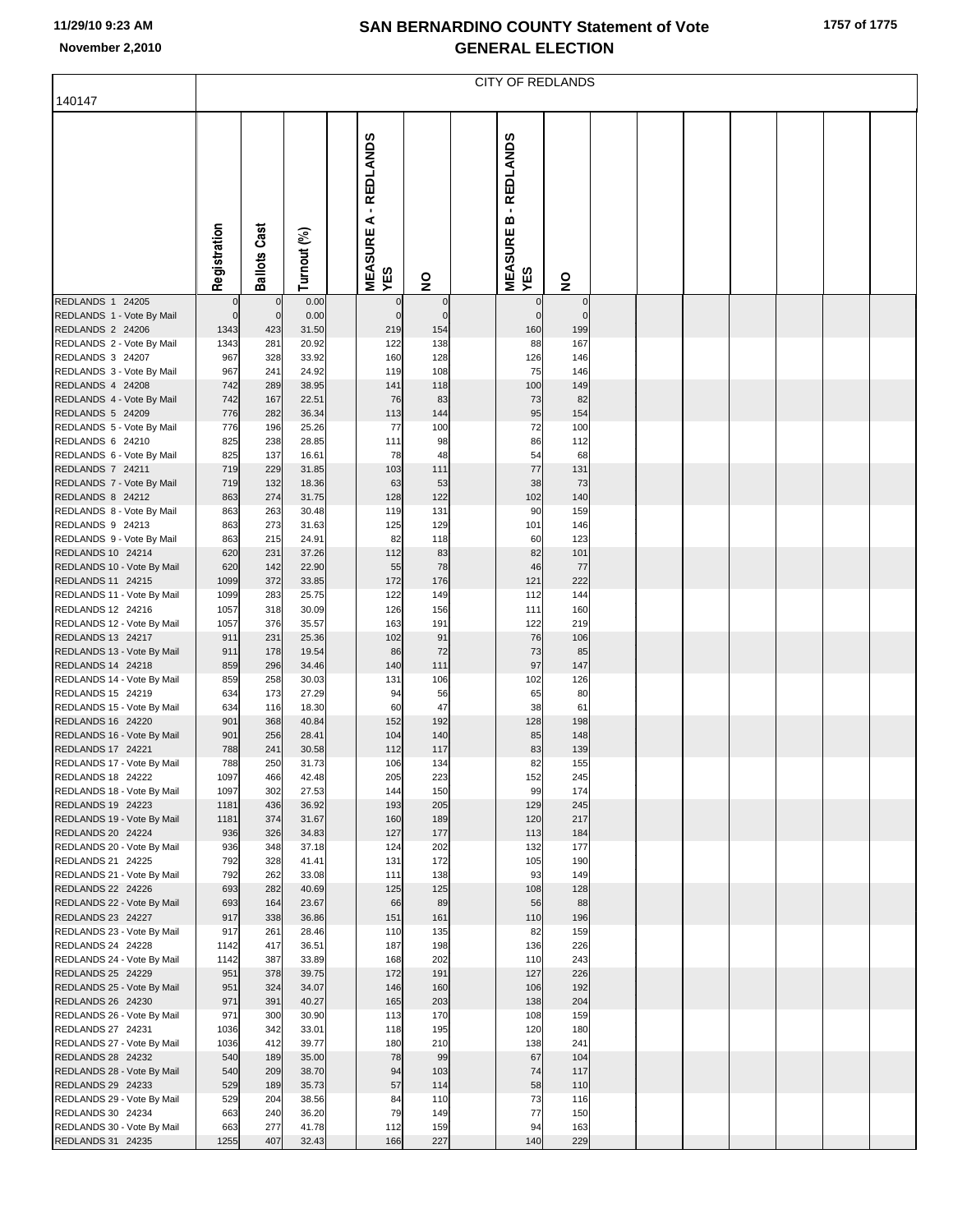|                                                  | <b>CITY OF REDLANDS</b>          |                               |                |  |                                          |                            |         |                                          |                   |  |                                                      |  |  |           |  |  |
|--------------------------------------------------|----------------------------------|-------------------------------|----------------|--|------------------------------------------|----------------------------|---------|------------------------------------------|-------------------|--|------------------------------------------------------|--|--|-----------|--|--|
| 140147                                           |                                  |                               |                |  |                                          |                            |         |                                          |                   |  |                                                      |  |  |           |  |  |
|                                                  | Registration                     | <b>Ballots Cast</b>           | Turnout (%)    |  | - REDLANDS<br>⋖<br><b>MEASURE</b><br>YES | $\overline{\mathbf{z}}$    |         | - REDLANDS<br>m<br><b>MEASURE</b><br>YES | $\frac{1}{2}$     |  |                                                      |  |  |           |  |  |
| REDLANDS 31 - Vote By Mail                       | 1255                             | 541                           | 43.11          |  | 189                                      | 333                        |         | 175                                      | 318               |  |                                                      |  |  |           |  |  |
| REDLANDS 32 24236<br>REDLANDS 32 - Vote By Mail  | 566<br>566                       | 203<br>235                    | 35.87<br>41.52 |  | 73<br>91                                 | 117<br>136                 |         | 72<br>90                                 | 115<br>126        |  |                                                      |  |  |           |  |  |
| REDLANDS 33 24237                                | 601                              | 238                           | 39.60          |  | 82                                       | 137                        |         | 73                                       | 140               |  |                                                      |  |  |           |  |  |
| REDLANDS 33 - Vote By Mail                       | 601                              | 202                           | 33.61          |  | 70                                       | 125                        |         | 83                                       | 113               |  |                                                      |  |  |           |  |  |
| REDLANDS 34 24238<br>REDLANDS 34 - Vote By Mail  | 554<br>554                       | 151<br>210                    | 27.26<br>37.91 |  | 56<br>77                                 | 86<br>107                  |         | 54<br>96                                 | 84<br>83          |  |                                                      |  |  |           |  |  |
| REDLANDS 35 24239                                | 48                               | 42                            | 87.50          |  | 19                                       | 17                         |         | 11                                       | 19                |  |                                                      |  |  |           |  |  |
| REDLANDS 35 - Vote By Mail                       | 48                               | $\mathbf 0$                   | 0.00           |  | $\mathbf 0$                              | $\mathbf 0$                |         | $\mathbf 0$                              | $\mathbf 0$       |  |                                                      |  |  |           |  |  |
| REDLANDS 36 24240                                | 953                              | 252                           | 26.44          |  | 116                                      | 129                        |         | 81                                       | 155               |  |                                                      |  |  |           |  |  |
| REDLANDS 36 - Vote By Mail<br>REDLANDS 37 24241  | 953<br>788                       | 293<br>298                    | 30.75<br>37.82 |  | 128<br>99                                | 137<br>168                 |         | 94<br>95                                 | 159<br>163        |  |                                                      |  |  |           |  |  |
| REDLANDS 37 - Vote By Mail                       | 788                              | 284                           | 36.04          |  | 97                                       | 176                        |         | 109                                      | 157               |  |                                                      |  |  |           |  |  |
| REDLANDS 38 24242                                | 586                              | 214                           | 36.52          |  | 82                                       | 112                        |         | 54                                       | 129               |  |                                                      |  |  |           |  |  |
| REDLANDS 38 - Vote By Mail<br>REDLANDS 39 24243  | 586<br>514                       | 232<br>192                    | 39.59<br>37.35 |  | 95<br>80                                 | 125<br>104                 |         | 94<br>72                                 | 119               |  |                                                      |  |  |           |  |  |
| REDLANDS 39 - Vote By Mail                       | 514                              | 193                           | 37.55          |  | 90                                       | 88                         |         | 63                                       | 99<br>105         |  |                                                      |  |  |           |  |  |
| REDLANDS 40 24244                                | 421                              | 139                           | 33.02          |  | 46                                       | 78                         |         | 43                                       | 76                |  |                                                      |  |  |           |  |  |
| REDLANDS 40 - Vote By Mail                       | 421                              | 167                           | 39.67          |  | 49                                       | 107                        | ******* | 53                                       | 98                |  |                                                      |  |  | ********* |  |  |
| REDLANDS 41 24245<br>REDLANDS 41 - Vote By Mail  | $\overline{2}$<br>$\overline{c}$ | $\overline{2}$<br>$\mathbf 0$ | 100.00<br>0.00 |  | $\overline{0}$                           | ***<br>$\pmb{0}$           |         | $\overline{0}$                           | $\mathbf 0$       |  | Insufficient Turnout to Protect Voter Privacy        |  |  |           |  |  |
| REDLANDS 42 24246                                | 221                              | 148                           | 66.97          |  | 58                                       | 86                         |         | 45                                       | 83                |  |                                                      |  |  |           |  |  |
| REDLANDS 42 - Vote By Mail                       | 221                              | $\mathbf 0$                   | 0.00           |  | $\pmb{0}$                                | $\mathbf 0$                |         | 0                                        | C                 |  |                                                      |  |  |           |  |  |
| REDLANDS 44 24247<br>REDLANDS 44 - Vote By Mail  | $\Omega$<br>$\mathbf 0$          | 0<br>$\overline{0}$           | 0.00<br>0.00   |  | $\Omega$<br>$\Omega$                     | $\mathbf 0$<br>$\Omega$    |         | 0<br>$\Omega$                            | C<br>C            |  |                                                      |  |  |           |  |  |
| REDLANDS 50 24248                                | $\mathbf 0$                      | $\mathbf{0}$                  | 0.00           |  | $\Omega$                                 | $\mathbf 0$                |         | 0                                        | $\mathsf{C}$      |  |                                                      |  |  |           |  |  |
| REDLANDS 50 - Vote By Mail                       | $\mathbf 0$                      | $\overline{0}$                | 0.00           |  | $\mathbf 0$                              | $\pmb{0}$                  |         | $\pmb{0}$                                | $\mathsf{C}$      |  |                                                      |  |  |           |  |  |
| REDLANDS 51 24249<br>REDLANDS 51 - Vote By Mail  | 997                              | 269<br>185                    | 26.98          |  | 128<br>107                               | 115<br>71                  |         | 91<br>61                                 | 151               |  |                                                      |  |  |           |  |  |
| REDLANDS 52 24250                                | 997<br>155                       | 51                            | 18.56<br>32.90 |  | 33                                       | 16                         |         | 22                                       | 113<br>25         |  |                                                      |  |  |           |  |  |
| REDLANDS 52 - Vote By Mail                       | 155                              | $\overline{0}$                | 0.00           |  | $\mathbf 0$                              | $\mathbf 0$                |         | $\mathbf 0$                              | $\mathbf 0$       |  |                                                      |  |  |           |  |  |
| REDLANDS 53 24251                                | 997<br>997                       | 222<br>161                    | 22.27<br>16.15 |  | 114<br>83                                | 91<br>64                   |         | 101<br>69                                | 101<br>76         |  |                                                      |  |  |           |  |  |
| REDLANDS 53 - Vote By Mail<br>REDLANDS 54 24252  | 471                              | 133                           | 28.24          |  | 66                                       | 56                         |         | 51                                       | 67                |  |                                                      |  |  |           |  |  |
| REDLANDS 54 - Vote By Mail                       | 471                              | 139                           | 29.51          |  | 70                                       | 62                         |         | 46                                       | 83                |  |                                                      |  |  |           |  |  |
| REDLANDS 55 24253                                | 440                              | 142                           | 32.27          |  | 66                                       | 69                         |         | 41                                       | 89                |  |                                                      |  |  |           |  |  |
| REDLANDS 55 - Vote By Mail<br>REDLANDS 56 24254  | 440<br>$\pmb{0}$                 | 129<br>$\mathbf 0$            | 29.32<br>0.00  |  | 57<br>$\mathbf 0$                        | 66<br>$\mathbf 0$          |         | 53<br>$\mathbf 0$                        | 59<br>$\mathbf 0$ |  |                                                      |  |  |           |  |  |
| REDLANDS 56 - Vote By Mail                       | $\mathbf 0$                      | $\mathbf 0$                   | 0.00           |  | $\mathbf 0$                              | $\pmb{0}$                  |         | $\mathbf 0$                              | $\mathbf 0$       |  |                                                      |  |  |           |  |  |
| REDLANDS 57 24255                                | 266                              | 72                            | 27.07          |  | 29                                       | 38                         |         | 27                                       | 38                |  |                                                      |  |  |           |  |  |
| REDLANDS 57 - Vote By Mail<br>REDLANDS 58 24256  | 266<br>625                       | 101<br>218                    | 37.97<br>34.88 |  | 41<br>80                                 | 52<br>122                  |         | 27<br>66                                 | 60<br>130         |  |                                                      |  |  |           |  |  |
| REDLANDS 58 - Vote By Mail                       | 625                              | 240                           | 38.40          |  | 94                                       | 133                        |         | 91                                       | 125               |  |                                                      |  |  |           |  |  |
| REDLANDS 59 24257                                | 5                                |                               | 20.00          |  |                                          | ***                        | ******* |                                          |                   |  | <b>Insufficient Turnout to Protect Voter Privacy</b> |  |  | ********* |  |  |
| REDLANDS 59 - Vote By Mail<br>REDLANDS 60 24258  | 5<br>$\mathbf 0$                 | $\mathbf{0}$<br>0             | 0.00<br>0.00   |  | $\pmb{0}$<br>$\mathbf 0$                 | $\mathbf 0$<br>$\mathbf 0$ |         | $\overline{0}$<br>$\Omega$               | 0                 |  |                                                      |  |  |           |  |  |
| REDLANDS 60 - Vote By Mail                       | $\mathbf 0$                      | $\mathbf 0$                   | 0.00           |  | $\mathbf 0$                              | $\mathbf 0$                |         | 0                                        | $\Omega$          |  |                                                      |  |  |           |  |  |
| REDLANDS 64 24259                                | 916                              | 290                           | 31.66          |  | 120                                      | 143                        |         | 87                                       | 167               |  |                                                      |  |  |           |  |  |
| REDLANDS 64 - Vote By Mail                       | 916                              | 257                           | 28.06          |  | 117                                      | 125                        |         | 76                                       | 154               |  |                                                      |  |  |           |  |  |
| <b>Precinct Totals</b>                           | 36796                            | 12572                         | 34.17          |  | 5411                                     | 6112                       |         | 4277                                     | 6780              |  |                                                      |  |  |           |  |  |
| Vote By Mail Totals                              | 36796                            | 10884                         | 29.58          |  | 4630                                     | 5620                       |         | 3775                                     | 6076              |  |                                                      |  |  |           |  |  |
| <b>Grand Totals</b>                              | 36796                            | 23456                         | 63.75          |  | 10041                                    | 11732                      |         | 8052                                     | 12856             |  |                                                      |  |  |           |  |  |
| San Bernardino County                            | 36796                            | 23456                         | 63.75          |  | 10041                                    | 11732                      |         | 8052                                     | 12856             |  |                                                      |  |  |           |  |  |
| State Bd of Equal 3<br>Congressional District 41 | 36796<br>36796                   | 23456<br>23456                | 63.75<br>63.75 |  | 10041<br>10041                           | 11732<br>11732             |         | 8052<br>8052                             | 12856<br>12856    |  |                                                      |  |  |           |  |  |
| Senate District 31                               | 36796                            | 23456                         | 63.75          |  | 10041                                    | 11732                      |         | 8052                                     | 12856             |  |                                                      |  |  |           |  |  |
| Senate District 32                               | 0                                | 0                             | 0.00           |  | $\mathbf 0$                              | $\mathbf 0$                |         | $\mathbf 0$                              | $\mathbf 0$       |  |                                                      |  |  |           |  |  |
| Assembly District 59                             | 55                               | 45                            | 81.82          |  | 19                                       | 20                         |         | 12                                       | 21                |  |                                                      |  |  |           |  |  |